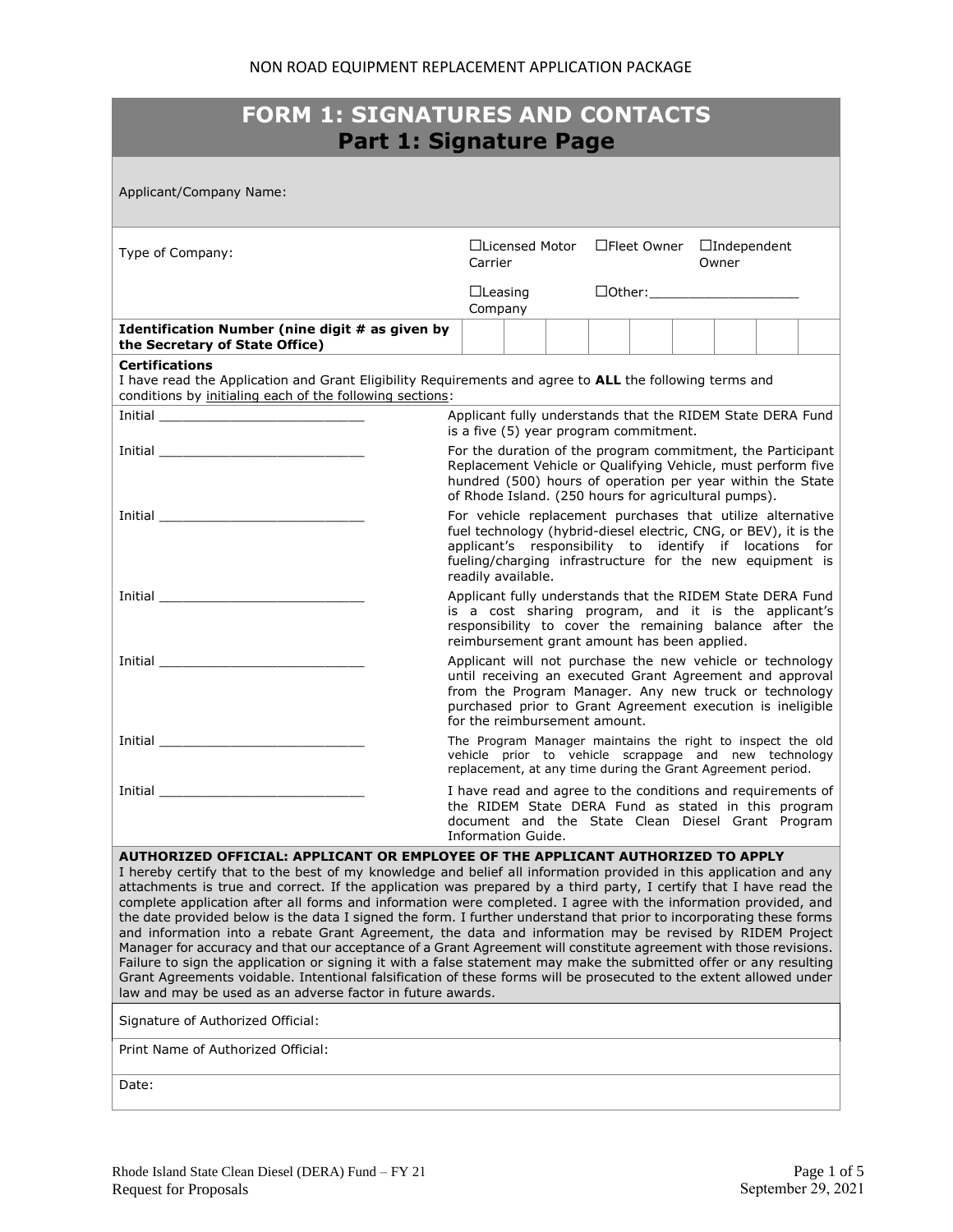| <b>FORM 1: SIGNATURES AND CONTACTS</b><br><b>Part 2: Designation of Officials and Access to Records</b><br><b>Location</b>                                                                                                                                    |        |                                          |           |  |  |  |  |
|---------------------------------------------------------------------------------------------------------------------------------------------------------------------------------------------------------------------------------------------------------------|--------|------------------------------------------|-----------|--|--|--|--|
| <b>AUTHORIZED OFFICIAL:</b><br>The person signing this application                                                                                                                                                                                            |        |                                          |           |  |  |  |  |
| Name:                                                                                                                                                                                                                                                         |        |                                          |           |  |  |  |  |
| Title:                                                                                                                                                                                                                                                        |        |                                          |           |  |  |  |  |
| Mailing address:                                                                                                                                                                                                                                              |        |                                          |           |  |  |  |  |
| Physical address:                                                                                                                                                                                                                                             |        |                                          |           |  |  |  |  |
| Main Phone Number:                                                                                                                                                                                                                                            |        | Secondary Number:                        |           |  |  |  |  |
| Fax Number:                                                                                                                                                                                                                                                   |        | Email Address:                           |           |  |  |  |  |
| <b>DESIGNATED PROJECT REPRESENTATIVE:</b><br>The applicant or an employee of the applicant who will serve as the contact and will be responsible for receiving<br>and submitting the funding participant agreement documents, including annual usage reports. |        |                                          |           |  |  |  |  |
| $\square$ Same as authorized                                                                                                                                                                                                                                  |        |                                          |           |  |  |  |  |
| Name:                                                                                                                                                                                                                                                         |        |                                          |           |  |  |  |  |
| Title:                                                                                                                                                                                                                                                        |        |                                          |           |  |  |  |  |
| Mailing address:                                                                                                                                                                                                                                              |        |                                          |           |  |  |  |  |
| Physical address:                                                                                                                                                                                                                                             |        |                                          |           |  |  |  |  |
| Main Phone Number:                                                                                                                                                                                                                                            |        | Secondary Number:                        |           |  |  |  |  |
| Fax Number:                                                                                                                                                                                                                                                   |        | Email Address:                           |           |  |  |  |  |
|                                                                                                                                                                                                                                                               |        | <b>FINANCIAL OFFICER (IF APPLICABLE)</b> |           |  |  |  |  |
| $\square$ Same as authorized                                                                                                                                                                                                                                  |        |                                          |           |  |  |  |  |
| Name:                                                                                                                                                                                                                                                         |        |                                          |           |  |  |  |  |
| Title:                                                                                                                                                                                                                                                        |        |                                          |           |  |  |  |  |
| Mailing address:                                                                                                                                                                                                                                              |        |                                          |           |  |  |  |  |
| Physical address:                                                                                                                                                                                                                                             |        |                                          |           |  |  |  |  |
| Main Phone Number:                                                                                                                                                                                                                                            |        | Secondary Number:                        |           |  |  |  |  |
| Fax Number:                                                                                                                                                                                                                                                   |        | Email Address:                           |           |  |  |  |  |
| DESIGNATED LOCATION FOR RECORDS ACCESS AND REVIEW BY RIDEM OR ITS REPRESENTATIVE                                                                                                                                                                              |        |                                          |           |  |  |  |  |
| Physical Address:                                                                                                                                                                                                                                             |        |                                          | Phone:    |  |  |  |  |
| City:                                                                                                                                                                                                                                                         | State: |                                          | ZIP Code: |  |  |  |  |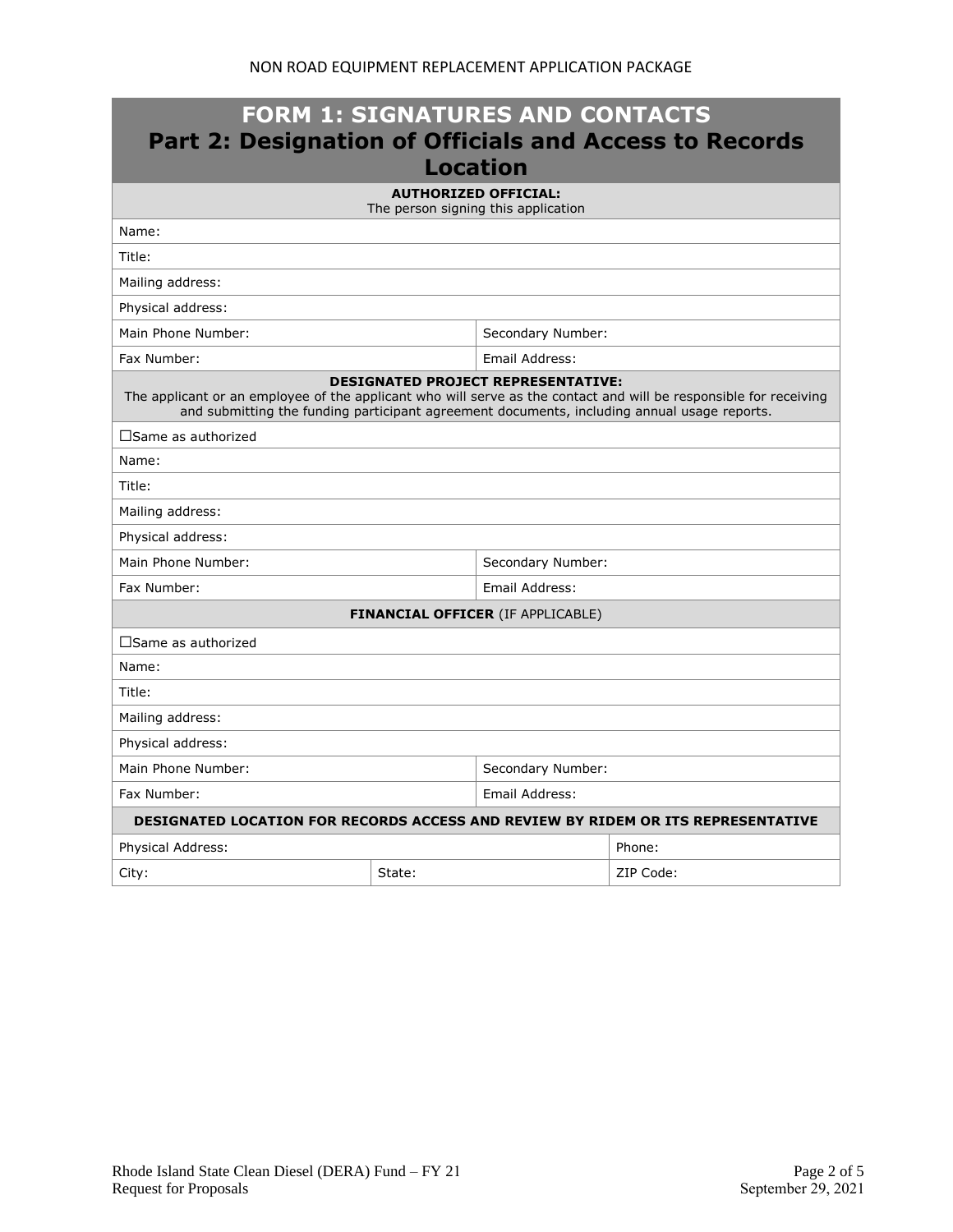|        | <b>FORM 2: APPLICATION COVER SHEET</b>                                                                                                                                                           |
|--------|--------------------------------------------------------------------------------------------------------------------------------------------------------------------------------------------------|
|        | 1. TYPE OF APPLICATION<br>Only vehicle replacement projects qualify for funding under the DERA Fund.                                                                                             |
|        | Each qualifying vehicle will require a separate supplemental application form (See Form 3).<br>INDICATE BELOW THE NUMBER OF SUPPLEMENTAL APPLICATION FORMS (FORM 3) THAT ARE<br><b>INCLUDED:</b> |
|        | Replacement of Vehicle                                                                                                                                                                           |
|        | = TOTAL NUMBER OF SUPPLEMENTAL APPLICATION FORMS (FORM 3) ATTACHED.                                                                                                                              |
|        | AS A RESULT OF THIS PROJECT WHAT ELSE WOULD OR COULD YOU DO TO ADDRESS EMISSIONS REDUCTIONS<br>AND ADD GREENER PRACTICES. (USE TO THE SPACE BELOW FOR RESPONSES)                                 |
|        |                                                                                                                                                                                                  |
|        |                                                                                                                                                                                                  |
|        | 2. ATTACHMENT CHECKLIST FOR EACH VEHICLE (IF APPLICABLE)<br>(Be sure to provide a copy of each item in the checklist below for each supplemental application form (Form 3))                      |
| $\Box$ | Vehicle Registration (current year) and Vehicle Title (if Applicable)                                                                                                                            |
| □      | Proof of Operating Hours                                                                                                                                                                         |
| П      | Insurance Coverage (Auto Liability, current year) (if Applicable)                                                                                                                                |
| П      | Replacement Vehicle/Engine Data Sheet                                                                                                                                                            |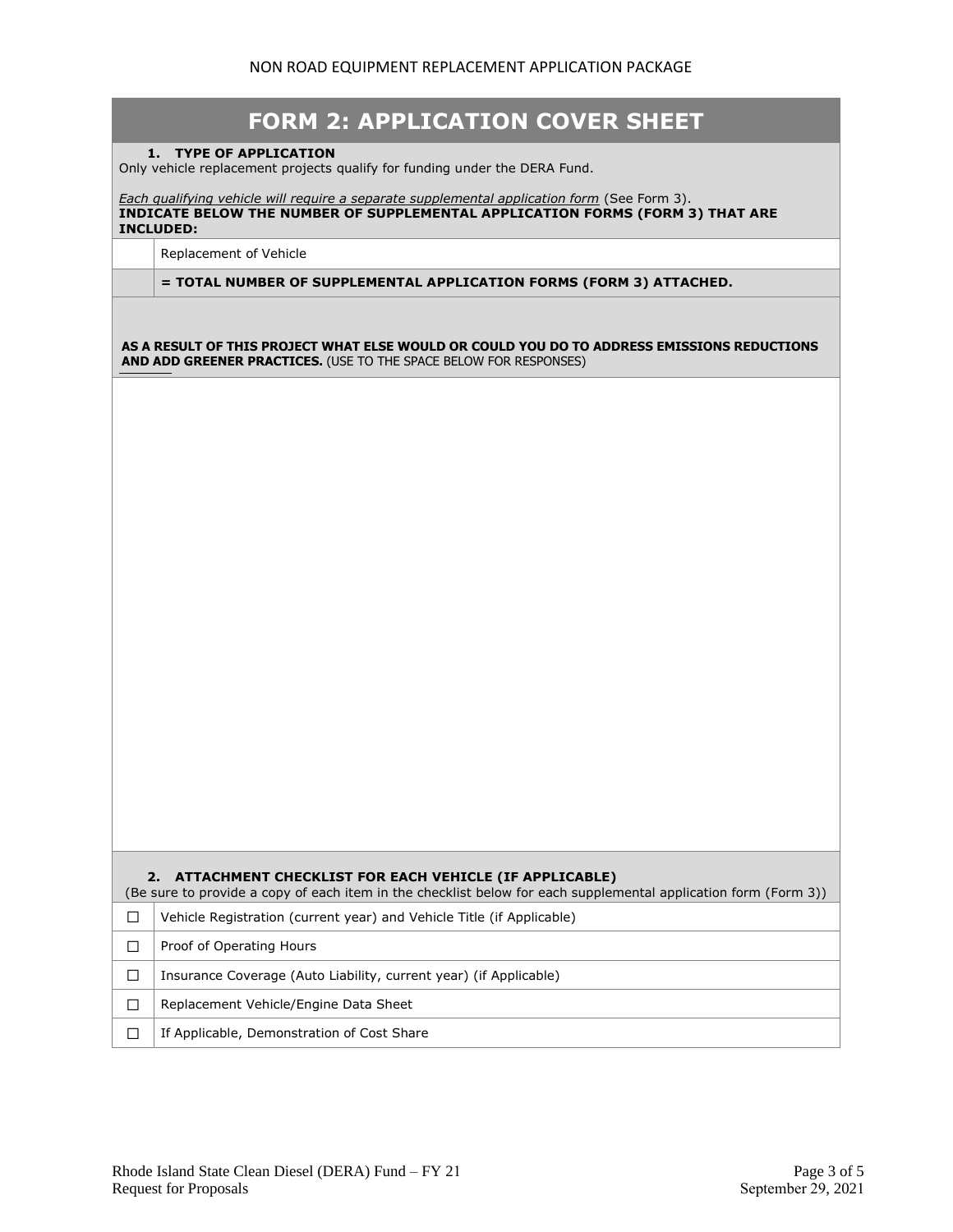| <b>Non-Road DERA APPLICATION</b>                                                                                                                                                                |                  |  |                                  |  |                                                |                                                 |  |  |
|-------------------------------------------------------------------------------------------------------------------------------------------------------------------------------------------------|------------------|--|----------------------------------|--|------------------------------------------------|-------------------------------------------------|--|--|
| <b>COMPANY NAME:</b>                                                                                                                                                                            |                  |  | <b>APPLICANT NAME:</b>           |  |                                                |                                                 |  |  |
| EMAIL:                                                                                                                                                                                          |                  |  | <b>PHONE NUMBER:</b>             |  |                                                |                                                 |  |  |
| NUMBER OF POTENTIAL VEHICLES:<br>(Please submit a new application for every different vehicle)                                                                                                  |                  |  |                                  |  |                                                |                                                 |  |  |
| <b>EXISTING VEHICLE(S) INFORMATION</b>                                                                                                                                                          |                  |  |                                  |  |                                                |                                                 |  |  |
| (NON ROAD ONLY) Current Engine Tier                                                                                                                                                             |                  |  |                                  |  |                                                |                                                 |  |  |
| $\Box$ Tier 0/Unregulated                                                                                                                                                                       | $\Box$ Tier 1    |  | $\Box$ Tier 2                    |  | $\Box$ Tier 3                                  | $\Box$ Tier 4                                   |  |  |
| (NON ROAD) Fuel Type: (select one)                                                                                                                                                              |                  |  |                                  |  |                                                |                                                 |  |  |
| $\Box$ Diesel                                                                                                                                                                                   | $\Box$ Biodiesel |  |                                  |  |                                                |                                                 |  |  |
| (ON ROAD ONLY) Gross Vehicle Weight Rating (GWVR): (select one)                                                                                                                                 |                  |  |                                  |  |                                                |                                                 |  |  |
| $\Box$ Class 5 (16,001 to 19,500 lbs. GVWR)                                                                                                                                                     | GVWR)            |  | □ Class 6 (19,501 to 26,000 lbs. |  | $\Box$ Class 7 (26,001 to<br>33,000 lbs. GVWR) | $\Box$ Class 8 (33,001 lbs. GVWR<br>or greater) |  |  |
| (ON ROAD) Fuel Type: (select one)                                                                                                                                                               |                  |  | Number of Trips to Port:         |  |                                                |                                                 |  |  |
| $\Box$ Diesel                                                                                                                                                                                   | $\Box$ Biodiesel |  | $\Box$ Under 150 per year        |  |                                                | □ Equal or Over 150 per year                    |  |  |
| Vehicle/Equipment Make:                                                                                                                                                                         |                  |  |                                  |  |                                                |                                                 |  |  |
| Vehicle Identification Number (VIN):<br>(If available)                                                                                                                                          |                  |  |                                  |  |                                                |                                                 |  |  |
| Vehicle/Equipment Model Year:                                                                                                                                                                   |                  |  |                                  |  |                                                |                                                 |  |  |
| Engine Make:                                                                                                                                                                                    |                  |  |                                  |  |                                                |                                                 |  |  |
| NON ROAD Engine Model Year:<br>Tier 0-2 can be replaced by a Tier 4<br>$\bullet$<br>Tier 3 can only be replaced with a Tier 4<br>$\bullet$<br>Tier 4 can only be replaced by a ZEV<br>$\bullet$ |                  |  |                                  |  |                                                |                                                 |  |  |
| ON ROAD Engine Model Year:<br>If 2010 or newer only available for Zero<br>٠<br>Emission or Low-NOx replacement                                                                                  |                  |  |                                  |  |                                                |                                                 |  |  |
| Engine Family Name (12-digits):                                                                                                                                                                 |                  |  |                                  |  |                                                |                                                 |  |  |
| Engine Horsepower:                                                                                                                                                                              |                  |  |                                  |  |                                                |                                                 |  |  |
| (ON ROAD) Current Odometer Reading on Truck:                                                                                                                                                    |                  |  |                                  |  |                                                |                                                 |  |  |
| (ON ROAD) Estimated annual VMT (miles):                                                                                                                                                         |                  |  |                                  |  |                                                |                                                 |  |  |
| (ON ROAD) Estimated annual VMT in Providence-<br>Warwick Metro Area (estimate is fine, see map):                                                                                                |                  |  |                                  |  |                                                |                                                 |  |  |